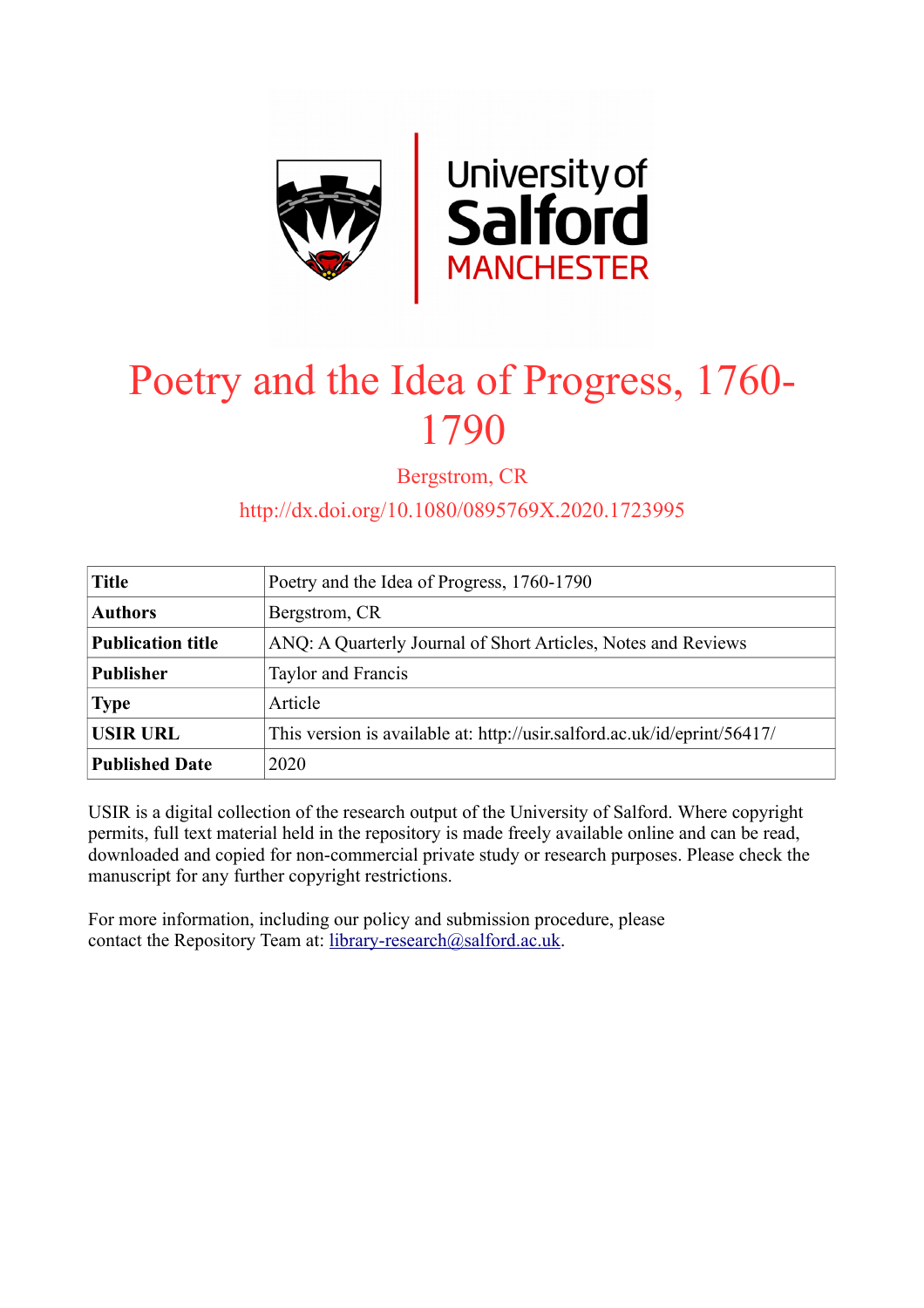Rev. of John Regan, *Poetry and the Idea of Progress, 1760-1790*. London: Anthem Press, 2018.

At the end of John Regan's *Poetry and the Idea of Progress, 1760-1790*, he explains that he undertook his study because he wanted to contemplate "why poetry was so potent a tool for thinking through progress" (p. 165). All observers of eighteenthcentury culture in general and of poetry in particular should be grateful that he did so; indeed, they should be intrigued and excited by both the aims and the outcomes of this contemplation. Any study which attempts to show how eighteenth-century thinkers conceptualised and integrated poetry's functions, influences, and impacts into a more comprehensive understanding of the dynamics of cultural life should attract positive attention. Regan's basic thesis develops from a seemingly anodyne historical observation familiar to any reader of the period: observers in the eighteenth century recognised that they were living during an age of unprecedented progress in all of the arts, sciences, and social arrangements. This observation, regardless of its orthodoxy as a historical marker, points in fact to a large field of often intense debate about the varied implications of this "progress" experience on social and cultural identity. To understand the complicated and often subtle shades of argument which relate to this historical experience, Regan turns to a seemingly irrelevant area of poetic debate: prosody. He does not, thankfully, offer pages and pages of scansion; rather, his argument shows that debates about progress were mediated through discussions about the elements of prosody: elocution, rhythm, measure, numbers, and so forth. In what might at first appear to most readers as seemingly arcane debates about quite specialist areas of poetic form (at times focused at the level of phonemes and syllables), Regan maps contemporary concerns with how progress might impact on the development of language, going from speech acts to the resources of poetry, and hence to the expression and representation of social values (morality). In five densely argued chapters, Regan displays the fruits of a contemplation which often yields compelling insights into eighteenth-century thinking about the pressures of historical process on cultural developments. As he carefully unpacks the philosophical, religious, and critical issues embedded in debates about prosody, it becomes clear that the innovative, serious, and emotionally subtle ways in which eighteenth-century thinkers conceived of their historical situation deserve our attention--and our respect.

In his Introduction, Regan provides a narrative account which sets the historical parameters for his study. In and of itself this account serves its purpose as a quick overview meant to qualify his choice of 1760 as a starting date for his study. Many eighteenth-century specialists might want to disagree with or at least to express doubts about the critical value of setting this arbitrary date: arguably, a 1760 starting and focal point for a study on the evolution of debates about the issue of progress seen through the lens of discussions about prosody cannot easily be defended. Indeed, Regan ignores the long and extensive history of ancient versus moderns debate which logically laid the ground for a good deal of the later theorising and argument about progress throughout the century, as John D. Scheffer's "The Idea of Decline in Literature and the Fine Arts in Eighteenth-Century England" (published in 1936-37 and not cited by Regan) makes clear. Since Scheffer's article cites a number of important eighteenth-century texts on this issue published prior to and after Regan's 1760 date, ignoring his article does not give an accurate view of critical work on this issue. Nor should William Levine's important "Collins, Thomson, and the Whig Progress of Liberty" (1994) be ignored, particularly considering that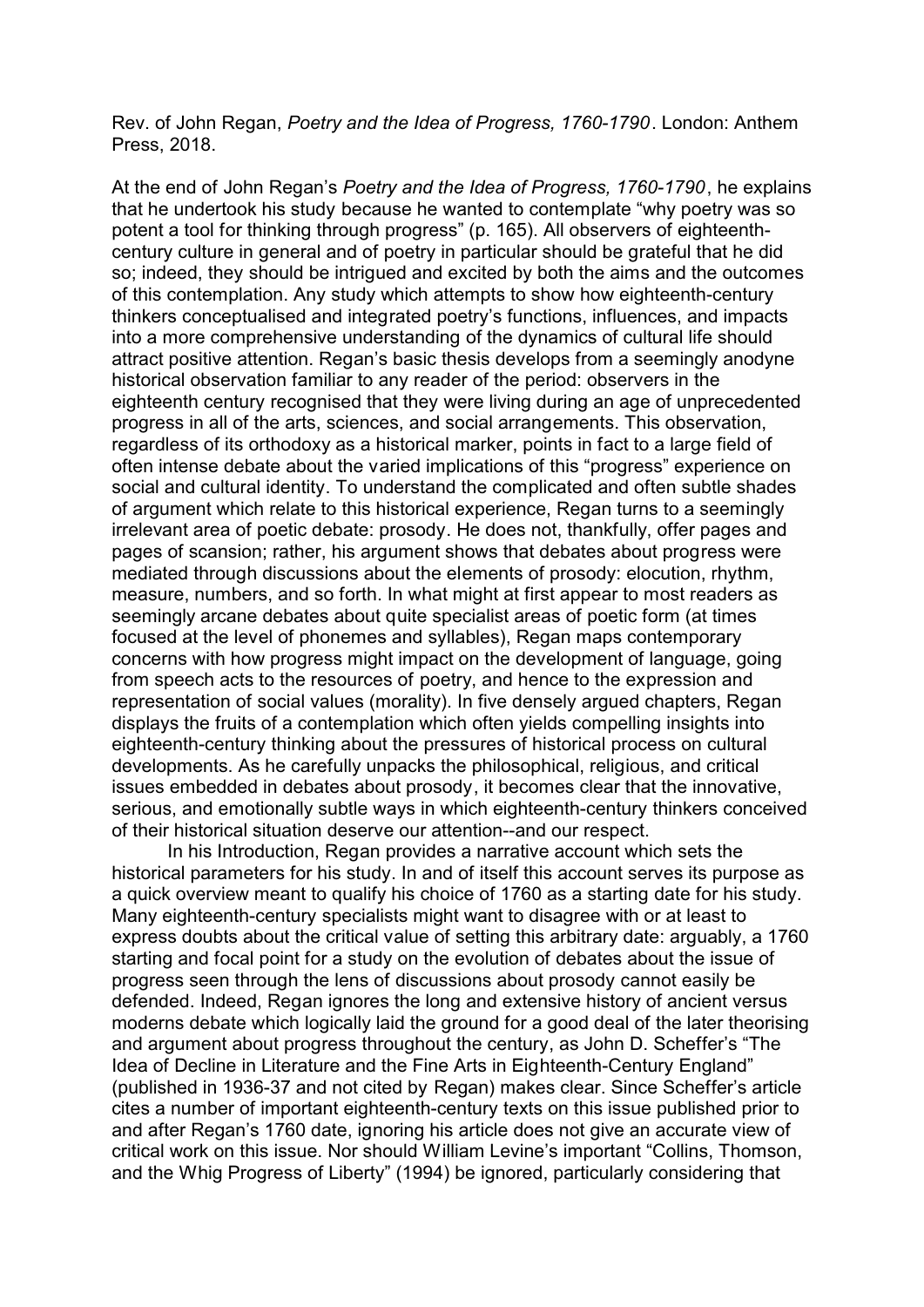Regan rightly makes it a key argument of his thesis that critics need to pay more careful attention to the textual representation of progress found in a text such as Thomson's poem. Regan also does not offer much wide choice of evidence from debates later in the century which engaged in debate about progress, the arts, and prosody--precisely those areas of cultural debate of interest to him--choosing to focus on a relatively small (if important) set of recognisable writers: Thomas Sheridan, James Burnett, Lord Monboddo, Thomas Percy, Hugh Blair, and Henry Home, Lord Kames. To make his argument more convincing he could, for example, have considered Thomas Barnes's "On the Nature and essential Characters of Poetry, as distinguished from Prose" (read to The Literary and Philosophical Society of Manchester in 1781 and published in its proceedings in 1785), William Belshaw's essays on Style and on Versification in his *Essays, Philosophical, Historical, and Literary* (published in 1789 and valuable given Belshaw's criticisms of Kames, a central figure for Regan's argument), Richard Sharp's "On the Nature and Utility of Eloquence" (read at The Literary and Philosophical Society of Manchester in 1787 and published in the 1790 proceedings). This essay is especially valuable in terms of Regan's study because Sharp engages in dispute with other writers on eloquence-- Drs. Browne and Leland, in particular--which shows the intensity of discussion about eloquence in the latter decades of the century. As well, of value would be George Richards's *An Essay on the Characteristic Differences Between Ancient and Modern Poetry, and the several causes from which they result*, an important work published in 1789 which pursues issues relevant to Regan's thesis. Regan's important Afterword on the significance of Byron's poetry would have benefited from exploration of these late eighteenth-century arguments about poetry and prose. Thus, more extensive research both prior to and post Regan's 1760 date would have strengthened and sharpened the historical picture which he constructs to support his thesis.

In the ironically titled first chapter, "Progress by Prescription," Regan confronts a central problem for the critic trying to address any issue focused on eighteenth-century poetry: the strong prejudices and uninformed assumptions about attitudes to writing poetry still held by many modern readers. To build his argument about the integral place of debate about prosody in larger discussion about progress, he needs first to counter the common view that eighteenth-century poetry fell far short of our sense of what poetry must do before it can be defined as "true" poetry, an assumption which goes back at least to Francis Jeffrey when he condemned the eighteenth century as an age of prose, not poetry. From the early nineteenth century and down into recent times, a great deal of selective quotation to "prove" that eighteenth-century writers and readers preferred (almost as if they were in the grip of some morbid disease of mind) prescription to innovation and imagination occurs so regularly that the argument now carries the status of fact. In this chapter, then, Regan "seeks to recover prescriptiveness as a more capacious rhetorical mode in eighteenth-century poetics than has hitherto been accepted (p. 28). And, indeed, taking Samuel Johnson as his first case study--a wise choice since Johnson so often functions as the prototype (or, equally, the whipping-boy) of the eighteenth-century conservative literary critic--Regan counters Paul Fussell's reading of Johnson, finding that Fussell "ignores what Johnson understands as the primary purpose and effect of poetry: the provision of pleasure" (p. 32). Drawing upon commentary found in a wide range of Johnson's writings, Regan shows that Johnson's views about versification run along a wide track, his views being "copious and strident" (p. 32) about the importance of pleasure as a primary function of poetry. Johnson cannot be charged with the crime of being dully and mindlessly